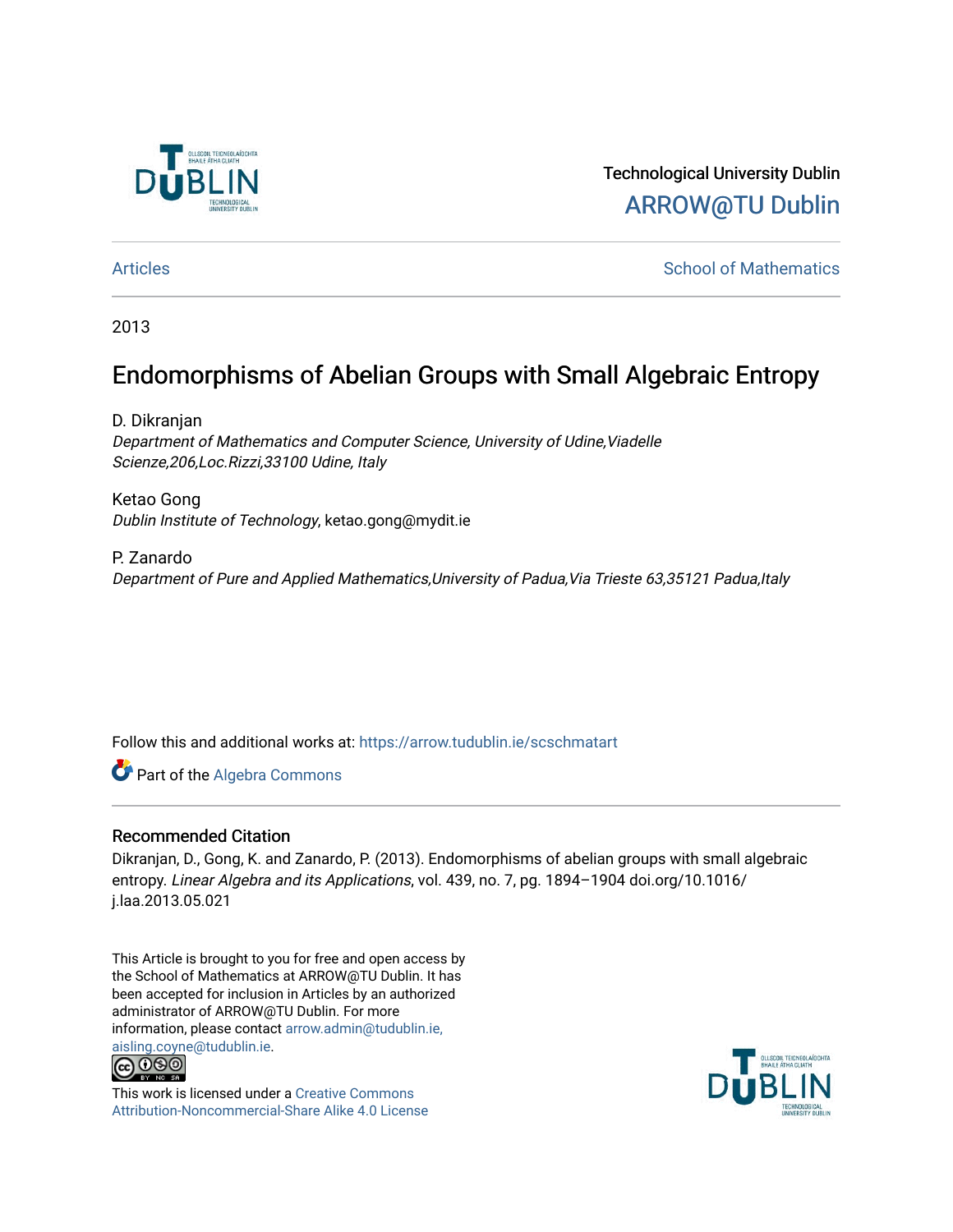

Contents lists available at [SciVerse ScienceDirect](http://www.ScienceDirect.com/)

# Linear Algebra and its Applications

[www.elsevier.com/locate/laa](http://www.elsevier.com/locate/laa)

# Endomorphisms of abelian groups with small algebraic entropy  $\overline{\mathbb{X}}$



**LINEAR AI GERRA** nd Its ana no<br>Applications

## D. Dikranjan<sup>a,∗</sup>, K. Gong<sup>b</sup>, P. Zanardo <sup>c</sup>

<sup>a</sup> *Department of Mathematics and Computer Science, University of Udine, Via delle Scienze, 206, Loc. Rizzi, 33100 Udine, Italy*

<sup>b</sup> *School of Mathematical Sciences, Dublin Institute of Technology, Kevin Street, Dublin 8, Ireland*

<sup>c</sup> *Department of Pure and Applied Mathematics, University of Padua, Via Trieste 63, 35121 Padua, Italy*

#### article info abstract

*Article history:* Received 11 January 2011 Accepted 6 May 2013 Available online 14 June 2013 Submitted by T.J. Laffey

Dedicated to Professor Sergey Yuzvinskii on his seventieth birthday

*Keywords:* Yuzvinskii formula Algebraic entropy Mahler measure Characteristic polynomial Eigenvalue Abelian group

We study the endomorphisms *φ* of abelian groups *G* having a "small" algebraic entropy *h* (where "small" usually means  $h(\phi)$  < log 2). Using essentially elementary tools from linear algebra, we show that this study can be carried out in the group  $\mathbb{O}^d$ , where an automorphism  $\phi$  with  $h(\phi) < \log 2$  must have all eigenvalues in the open circle of radius 2, centered at 0 and *φ* must leave invariant a lattice in  $\mathbb{Q}^d$ , i.e., be essentially an automorphism of Z*<sup>d</sup>*. In particular, all eigenvalues of an automorphism *φ* with  $h(\phi) = 0$  must be roots of unity. This is a particular case of a more general fact known as Algebraic Yuzvinskii Theorem. We discuss other particular cases of this fact and we give some applications of our main results.

© 2013 Elsevier Inc. All rights reserved.

### **1. Introduction**

The algebraic entropy of an endomorphism *φ* of an abelian group *G* can be defined as follows [\[3\]](#page-10-0) (see also Remark [2.2\(](#page-4-0)c)). For a finite subset *F* of *G* define the *n-trajectory* of *φ* with respect to *F* by

$$
T_n(\phi, F) = F + \phi(F) + \dots + \phi^{n-1}(F),
$$

 $\hat{\tau}$  Some results of this paper, under appropriate modification, are included in the second author's PhD thesis, discussed at the School of Mathematical Sciences, Dublin Institute of Technology, in June 2012.

<sup>\*</sup> Corresponding author.

*E-mail addresses:* [dikran.dikranjan@dimi.uniud.it](mailto:dikran.dikranjan@dimi.uniud.it) (D. Dikranjan), [gketao@gmail.com](mailto:gketao@gmail.com) (K. Gong), [pzanardo@math.unipd.it](mailto:pzanardo@math.unipd.it) (P. Zanardo).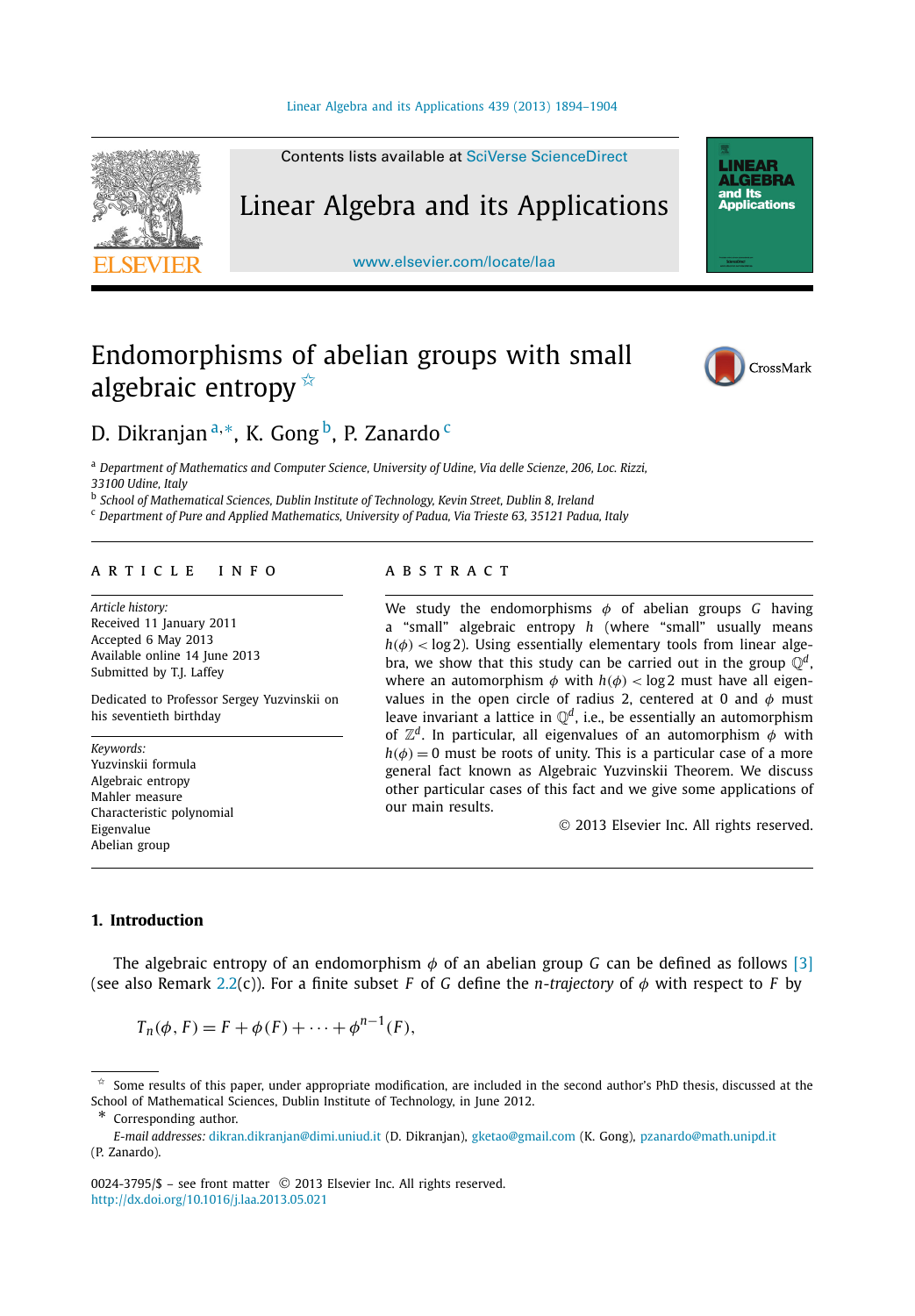<span id="page-2-0"></span>where, as usual,  $A + B$  denotes the sum of the subsets  $A$ ,  $B$  of  $G$  and let

$$
H(\phi, F) = \lim_{n \to \infty} \frac{\log |T_n(\phi, F)|}{n},
$$

where |*X*| denotes the cardinality of a set *X*. For the existence of this limit, the reader is referred to [\[3\].](#page-10-0) The *algebraic entropy* of *φ* is defined as

$$
h(\phi) = \sup \{ H(\phi, F) : F \text{ is a finite subset of } G \}. \tag{1}
$$

This note is dedicated mainly to the study of the endomorphisms of  $\mathbb{O}^d$  with small algebraic entropy, where "small" usually means *<* log 2. In fact, a general investigation of small algebraic entropy may be reduced to this case, see Remark [2.5](#page-6-0) for an extended comment on this non-trivial issue. An endomorphism of  $\mathbb{O}^d$  can be represented by a  $d \times d$  matrix over  $\mathbb{O}$ . So the endomorphism ring of  $\mathbb{Q}^d$  is isomorphic to the matrix ring  $M_d(\mathbb{Q})$ . Let  $\phi$  be an endomorphism of  $\mathbb{Q}^d$  with eigenvalues  $\lambda_i$ ,  $i = 1, 2, \ldots, d$ , and let *s* be the positive leading coefficient of the primitive characteristic polynomial of  $\phi$  over  $\mathbb{Z}$ . We call the number

$$
m(\phi) = \log s + \sum_{|\lambda_i| > 1} \log |\lambda_i|
$$

the (*logarithmic*) *Mahler measure* of *φ* [\[9\].](#page-11-0) This number is an important dynamical invariant (see, for example  $[20]$ ) of  $\phi$  as the following theorem shows:

**Algebraic Yuzvinskii Theorem.**  $h(\phi) = m(\phi)$  for every endomorphism  $\phi$  of  $\mathbb{O}^d$ .

No direct proof of this fact is available so far.<sup>1</sup> It can be deduced from two important deep facts: Yuzvinskii's formula for the topological entropy of the solenoid automorphisms [\[15\]](#page-11-0) and a "duality theorem" of Peters [\[16,17\]](#page-11-0) (see also [\[5\]\)](#page-11-0) connecting the topological entropy of continuous automorphisms of compact metrizable abelian groups to the algebraic entropy of their discrete Pontryagin dual (see [\[4, Theorem 6.8\]](#page-11-0) for such a deduction). A proof in the case of endomorphisms of  $\mathbb{Z}^d$ , based on properties of an appropriate extension of the algebraic entropy to continuous endomorphisms of arbitrary locally compact abelian groups, can be found in  $[18]$ ; the proof makes extensive use of the Haar measure on locally compact abelian groups.

The proof of the Algebraic Yuzvinskii Theorem is beyond the aim of this note, although a direct proof of this theorem based on purely algebraic tools is certainly desirable. Indeed, the proof of the Yuzvinskii's formula for the topological entropy is highly non-trivial (see [\[15\]](#page-11-0) for a comprehensive proof) and the proof of the duality theorem [\[16,17\]](#page-11-0) apparently contains some flaws (see [\[8\]](#page-11-0) for more details). We propose instead a self-contained straightforward proof of two immediate consequences of this deep fact. The first one implies as a by-product a particular case of the Algebraic Yuzvinskii Theorem that if either  $h(\phi) = 0$  or  $m(\phi) = 0$ , then they coincide (this is the equivalence of (a) and (b) in Corollary [1.3\)](#page-3-0).

**Theorem 1.1.** If  $\phi \in \text{End}(\mathbb{Q}^d)$  with  $h(\phi) < \log 2$ , then  $s = 1$  and  $|\lambda_i| < 2$  for all eigenvalues  $\lambda_i$  of  $\phi$ .

The conclusion of this theorem obviously follows from  $m(\phi) < log 2$ ; yet, without the equality  $h(\phi) = m(\phi)$  the theorem seems less obvious.

We deduce the second part of Theorem 1.1 from the following theorem that presents another immediate consequence of the Algebraic Yuzvinskii Theorem.

 ${\bf Theorem~1.2.}$  Let  $\phi\in{\rm End}(\mathbb{Q}^d)$ . Then  $h(\phi)\geqslant\log|\lambda_i|$  for all non-zero eigenvalues of  $\phi.$ 

<sup>&</sup>lt;sup>1</sup> A proof was recently given by A. Giordano Bruno and S. Virili [\[11\].](#page-11-0)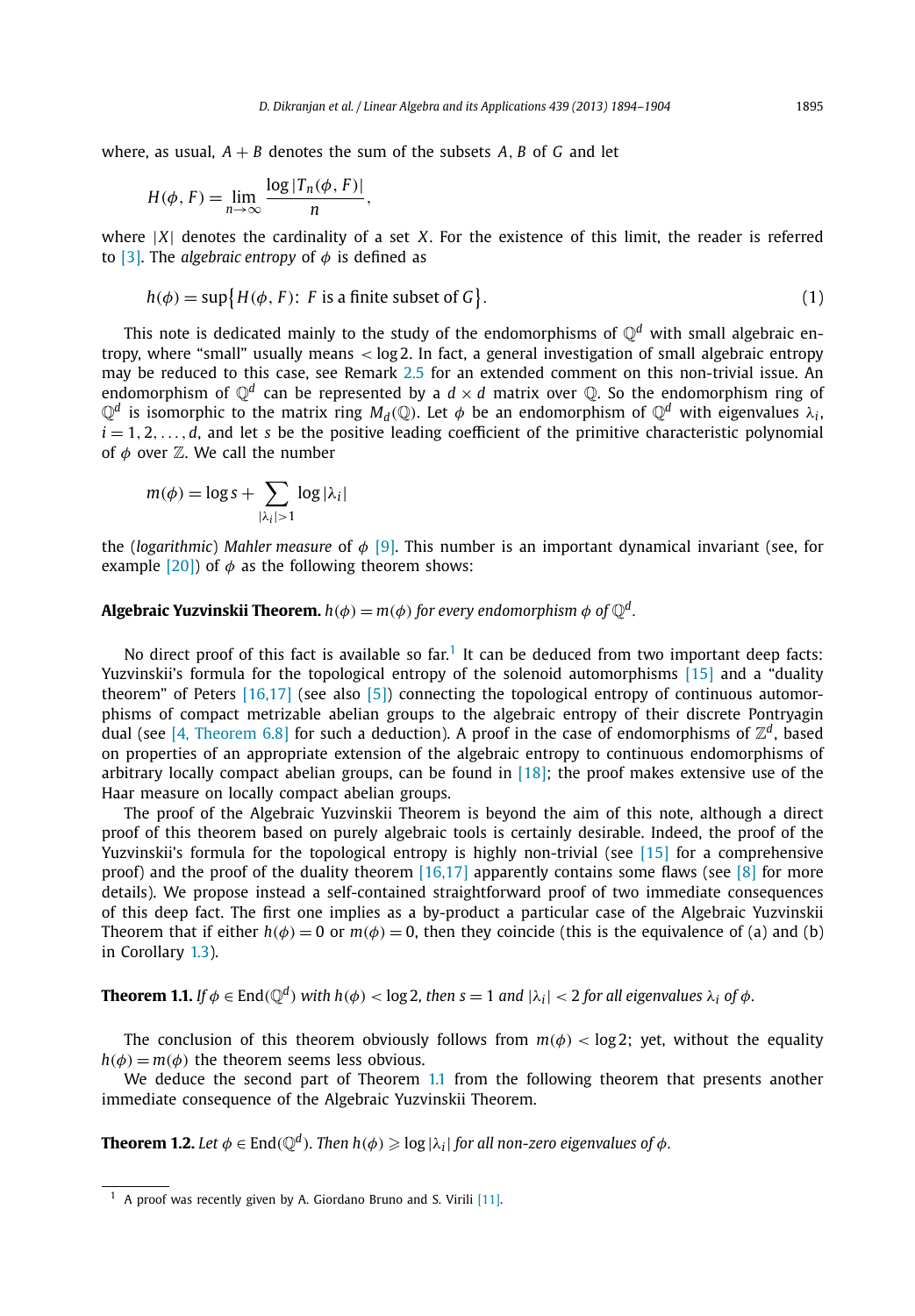<span id="page-3-0"></span>From these theorems one obtains

**Corollary 1.3.** *The following are equivalent for every*  $\phi \in \text{End}(\mathbb{Q}^d)$ *.* 

 $h(a) h(b) = 0$ ;

(b)  $m(\phi) = 0$ , *i.e.*,  $s = 1$  *and*  $|\lambda_i| = 1$  *for all non-zero eigenvalues of*  $\phi$ ;

(c)  $s = 1$  *and all non-zero eigenvalues of*  $\phi$  *are roots of unity.* 

The equivalence of items (b) and (c) of the above corollary is known (see [\[9\],](#page-11-0) where one can find relevant information on the logarithmic Mahler measure). Here it is obtained as a by-product of the proof of Theorem [1.1.](#page-2-0) Our proof of the equivalence of items (a) and (c), making no recourse to the Algebraic Yuzvinskii Theorem, provides a solution to an open problem in [\[4\].](#page-11-0)

For an abelian group *G* and  $\phi \in \text{End}(G)$ , an element  $x \in G$  is said to be *quasi-periodic*, if  $\phi^{n}(x) = \phi^{m}(x)$  for some  $n > m$  in N. Interest in quasi-periodic elements comes from the following characterization of zero algebraic entropy endomorphisms of torsion abelian groups *G*:  $h(\phi) = 0$  for some *φ* ∈ End*(G)* if, and only if, every element of *G* is quasi-periodic [\[7\].](#page-11-0) The next corollary follows from the implication (a)  $\rightarrow$  (c) of Corollary 1.3.

**Corollary 1.4.** *Every*  $\phi \in \text{End}(\mathbb{Q}^d)$  *with*  $h(\phi) = 0$  *has non-trivial quasi-periodic points.* 

This is a particular case of [4, [Theorem 6.8\]](#page-11-0) (case (e)), asserting that an endomorphism  $\phi \in \text{End}(G)$ with zero algebraic entropy has non-trivial quasi-periodic points for every abelian group *G*. This is the hardest case in that proof, making recourse to the topological Yuzvinskii formula and Peters' duality theorem from [\[16\].](#page-11-0) Therefore, Corollary 1.4 allows for an alternative approach to the study of zero algebraic entropy (Pinsker subgroup, quasi-periodic points, etc.), free from the use of Yuzvinskii formula in any form.

We now propose another application of Corollary 1.3. It was proved in [\[7, Lemma 2.5\]](#page-11-0) that *h*( $\phi + \psi$ ) = 0 whenever *h*( $\phi$ ) = *h*( $\psi$ ) = 0 for two commuting endomorphisms  $\phi, \psi$  of torsion abelian groups. Hence it seems natural to ask whether this property remains true in the general case. Easy counterexamples suggest the need to impose a stronger condition than just  $h(\phi) = h(\psi) = 0$  on the commuting endomorphisms  $\phi$ ,  $\psi$  (see Example [2.6\)](#page-6-0). We will require that  $\psi$  be nilpotent, that is, there exists an integer *k* such that  $\psi^k = 0$ . This gives the following theorem (its proof will be given in Section 3):

**Theorem 1.5.** Let  $\phi$ ,  $\psi$  be two commuting endomorphisms of an abelian group G. If  $h(\phi) = 0$  and  $\psi$  is nilpo*tent, then*  $h(\phi + \psi) = 0$ .

A particular case of this theorem, when  $\phi = id_G$ , was proved in [\[3, Claim 5.9\].](#page-10-0)

The small values of algebraic entropy are related to the celebrated Lehmer problem formulated about the small values of Mahler measure. Indeed, provided the equality  $h(\phi) = m(\phi)$  is available for every endomorphism  $\phi$  of  $\mathbb{Q}^d$ , Lehmer asked whether a positive lower bound of all positive entropies *h(φ)* exists. We will not discuss this topic here, more information can be found in [\[9,12,6\].](#page-11-0)

A similar, but different kind of algebraic entropy in vector spaces *G* is considered in the survey [\[10\]](#page-11-0) (the finite set *F* is replaced by a finite-dimensional subspace *F* of *G* and in the limit defining *H*( $\phi$ , *F*), the finite number log |*T<sub>n</sub>*( $\phi$ , *F*)| is replaced by dim *T<sub>n</sub>*( $\phi$ , *F*)). In this setting all entropies in a finite-dimensional space are zero.

This note is organized as follows: Section 2 contains some general properties of the algebraic entropy necessary for the proofs of our main results, but having also independent interest. The proofs of Theorems [1.1,](#page-2-0) [1.2](#page-2-0) and 1.5, and Corollary 1.3 are given in Section 3. Here the key point is our Main Lemma, establishing that for an endomorphism  $\phi$  of  $\mathbb{O}^d$  with  $h(\phi) <$  logt, where  $t > 1$  is an integer, all eigenvalues are roots of some polynomials with coefficients from  $\{-t+1,\ldots,-1,0,1,2,\ldots,t-1\}$ . The careful reader will notice that a "perfect" weaker counterpart of the Algebraic Yuzvinskii formula, in the spirit of Theorem [1.2,](#page-2-0) must necessarily contain also the inequality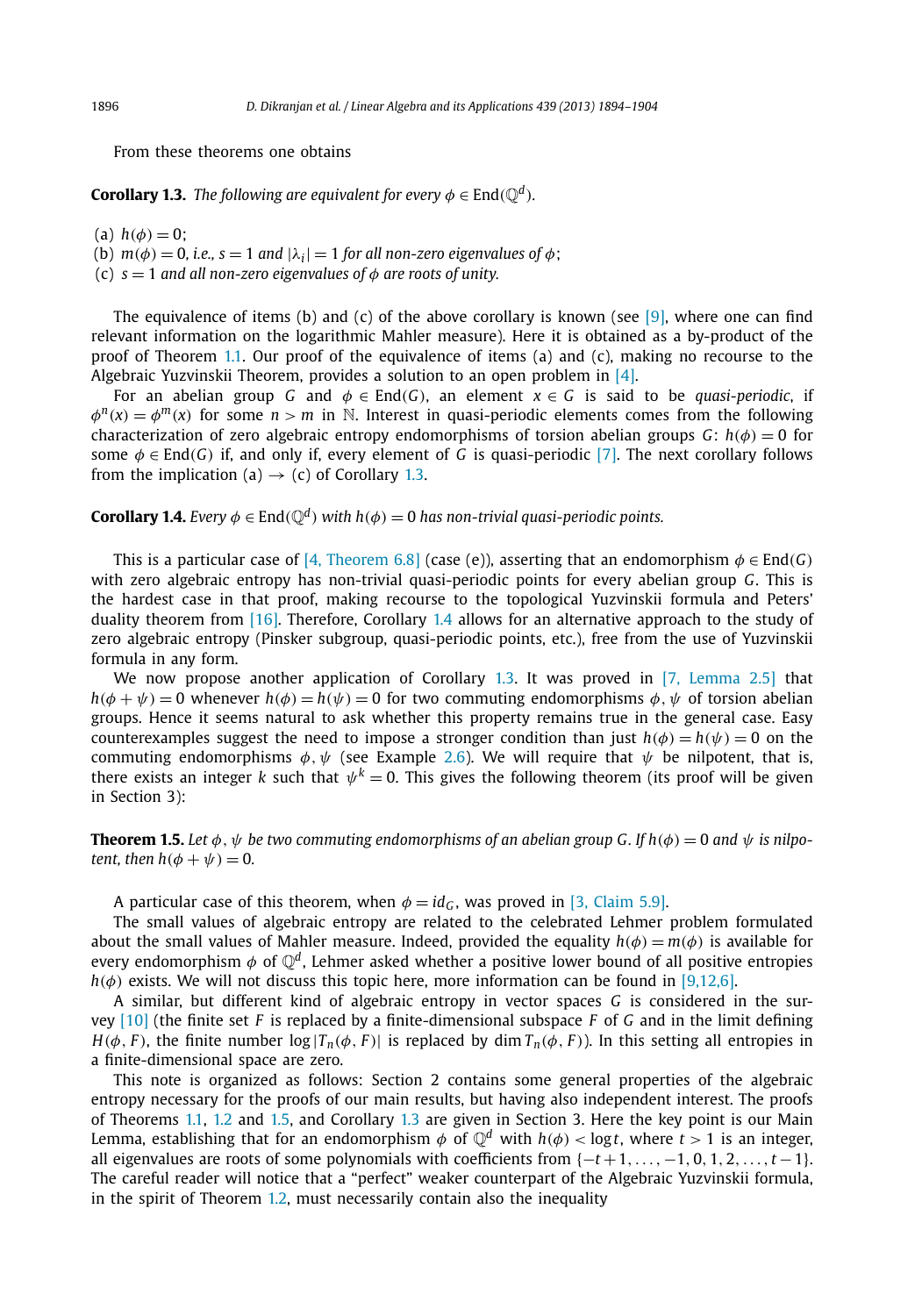<span id="page-4-0"></span>
$$
h(\phi) \geqslant \log s \tag{2}
$$

which is missing in the current form of the theorem. We discuss (2) in the final Remark [3.6.](#page-10-0)

#### **2. General properties of the algebraic entropy**

Here we recall some known general properties of the algebraic entropy and give some new ones. The set of all positive integers will be denoted by  $\mathbb N$ .

In the next theorem we collect the major results concerning the algebraic entropy *h* needed for our proofs.

#### **Theorem 2.1.** *Let G be an abelian group and*  $\phi \in \text{End}(G)$ *.*

- (a) [Addition Theorem] [\[3, Theorem 1.3\]](#page-10-0) *If H* is a  $\phi$ -invariant subgroup of G (i.e.,  $\phi(H) \subseteq H$ ) and  $\overline{\phi}$ :  $G/H \to G/H$  is the endomorphism induced by  $\phi$ , then  $h(\phi) = h(\phi \upharpoonright H) + h(\overline{\phi})$ .
- (b) [Logarithmic Law] [\[3, Proposition 2.8\(b\)\]](#page-10-0) *For every*  $k \in \mathbb{N}$ ,  $h(\phi^k) = kh(\phi)$ *. If*  $\phi$  *is an automorphism*, *then*  $h(\phi^{-1}) = h(\phi)$ *.*
- (c) [Extension Theorem] [4, [Proposition 2.12\]](#page-11-0) *If G is torsion-free, then φ* (*uniquely*) *extends to an endomorphism*  $\phi$  *of the divisible hull*  $D(G)$  *of*  $G$  *with*  $h(\phi) = h(\phi)$ *.*

#### **Remark 2.2.**

(a) [*Special Addition Theorem*] The proof of the Addition Theorem makes use of the Algebraic Yuzvinskii Theorem. This is why we prefer to emphasize this dependence and avoid the use of the Addition Theorem. In the special case when  $H = t(G)$  (where  $t(G)$  denotes the torsion subgroup of *G*) the proof can be obtained from [\[3, Proposition 5.2\]](#page-10-0) combined with [\[3, Proposition 3.3\].](#page-10-0) So this particular case does not make recourse to the Algebraic Yuzvinskii Theorem and we shall use it in the sequel.

The Addition Theorem was proved by Yuzvinskii [\[19\]](#page-11-0) in the framework of measure-theoretic entropy on separable compact groups (where it coincides also with the topological entropy in the sense of [\[1\]\)](#page-10-0). For this reason some authors call it also *Yuzvinskii's Addition Formula*. For another manifestation of Yuzvinskii's Addition Formula see [\[2\],](#page-10-0) where the reader may also find entropy in the context of Markov processes.

(b) [Addition Theorem for zero algebraic entropy] The inequalities  $h(\phi) \geqslant h(\phi \upharpoonright_H)$  and  $h(\phi) \geqslant h(\phi)$  trivially follow from item (a) of Theorem 2.1 (they are also easily obtained from the definitions). Hence  $h(\phi) = 0$  trivially implies  $h(\phi | H) = h(\overline{\phi}) = 0$  in item (a). The reverse implication

$$
h(\phi | H) = h(\overline{\phi}) = 0 \implies h(\phi) = 0
$$

is non-trivial. It was obtained in [\[4, Corollary 6.9\]](#page-11-0) as a consequence of [\[4, Theorem 6.8\]](#page-11-0) (ensuring the existence of non-trivial quasi-periodic points of endomorphisms of zero algebraic entropy). Due to our Corollary [1.4,](#page-3-0) this weaker form of the Addition Theorem (for zero algebraic entropy) becomes independent of the Algebraic Yuzvinskii Theorem.

(c) [*Peters's entropy*] Peters [\[16\]](#page-11-0) introduced an entropy function  $h<sub>P</sub>$  for an automorphism  $\phi$  of an abelian group *G*, that in terms of *h* is given by  $h_P(\phi) := h(\phi^{-1})$ . Due to the equality  $h(\phi^{-1}) = h(\phi)$ from item (b) of Theorem 2.1, one has  $h_P(\phi) = h(\phi)$ .

In the sequel we use  $\lfloor x \rfloor$  (resp.,  $\lceil x \rceil$ ) to denote the greatest (resp., least) integer "below" (resp., "above") a real number *x*, i.e.,

$$
\lfloor x \rfloor, \lceil x \rceil \in \mathbb{Z} \quad \text{with} \quad \lfloor x \rfloor \leq x < \lfloor x \rfloor + 1 \quad \text{and} \quad \lceil x \rceil - 1 < x \leq \lceil x \rceil.
$$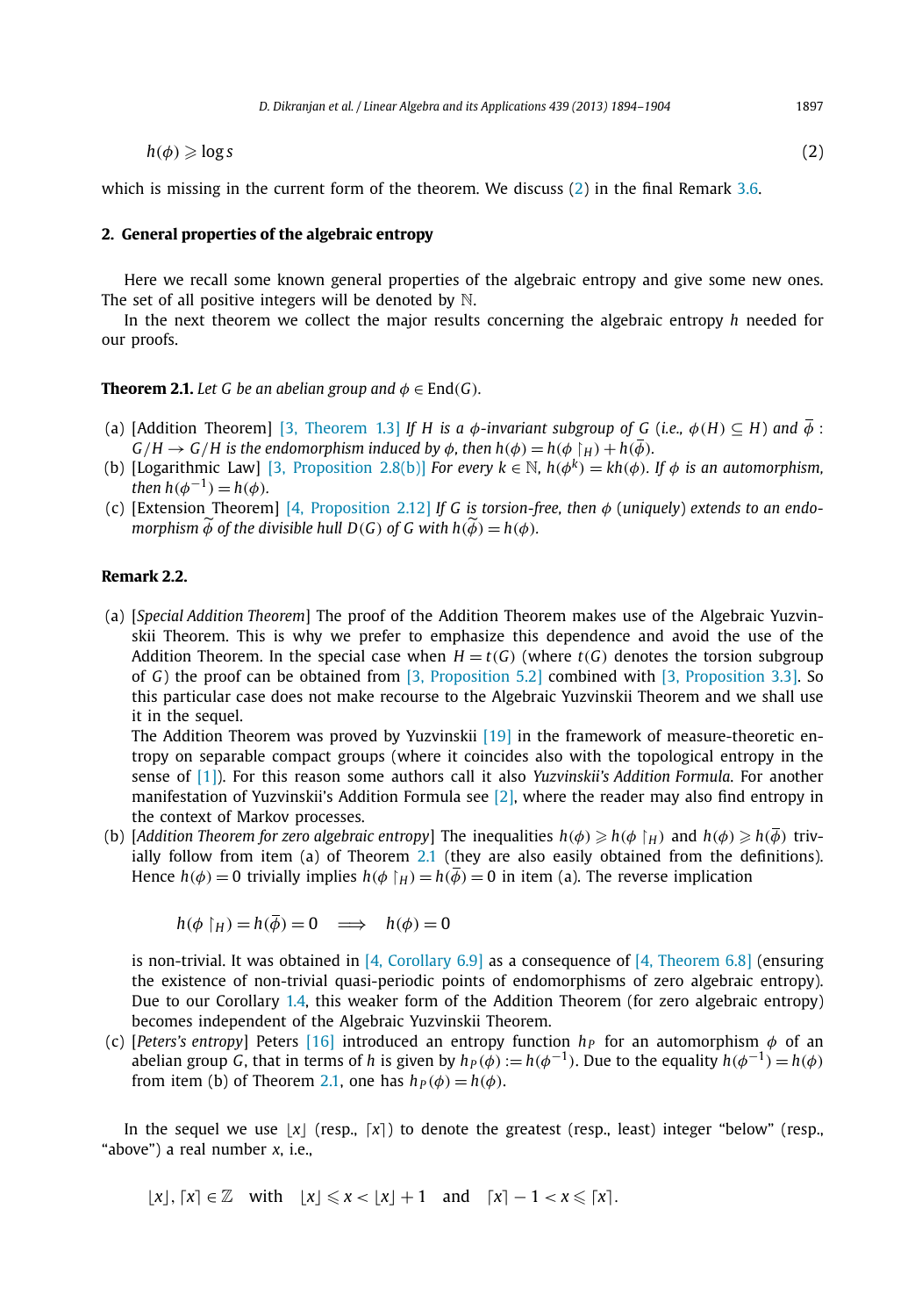<span id="page-5-0"></span>**Proposition 2.3.** Let G be an abelian group,  $\phi \in \text{End}(G)$  and  $t > 1$  be a real number. Then

- (a) if  $h(\phi) < \log t$ , then for every finite subset F in G there exists  $N \in \mathbb{N}$ , such that  $|T_n(\phi, F)| < t^n$  for all  $n > N$ ;
- (b) if  $|T_n(\phi, F)| < t^n$  holds for some  $n \in \mathbb{N}$ ,  $v \in G$  and  $F = \{0, v, 2v, ..., ([t] 1)v\}$ , then there exists a non-zero n-tuple  $(\alpha_0, ..., \alpha_{n-1}) \in \{-[t]+1, ..., -1, 0, 1, ..., [t]-1\}^n$ , such that  $\sum_{i=0}^{n-1} \alpha_i \phi^i(v) = 0$ .

**Proof.** (a) Fix a finite subset *F* of *G*. By definition [\(1\)](#page-2-0) we deduce  $H(\phi, F) < \log t$ . Hence there exists a natural number N, such that for every  $n > N$ ,  $(\log |T_n(\phi, F)|)/n < \log t$ , hence  $\log |T_n(\phi, F)| < n \log t =$  $\log t^n$ , i.e.,  $|T_n(\phi, F)| < t^n$  for all  $n > N$ .

(b) Consider the surjection  $\eta : \{0, 1, \ldots, [t] - 1\}^n \to T_n(\phi, F) = F + \phi(F) + \cdots + \phi^{n-1}F$ , defined by

$$
\eta:(m_0,\ldots,m_{n-1})\mapsto\sum_{i=0}^{n-1}m_i\phi^i(v),\quad (m_0,\ldots,m_{n-1})\in\left\{0,1,\ldots,\lceil t\rceil-1\right\}^n.
$$

By our hypothesis  $|T_n(\phi, F)| < t^n \leqslant [t]^n$ , hence  $\eta$  cannot be injective. So there are two distinct *n*-tuples

 $(m_0, \ldots, m_{n-1}) \in \{0, 1, \ldots, [t] - 1\}^n$ ,  $(k_0, \ldots, k_{n-1}) \in \{0, 1, \ldots, [t] - 1\}^n$ 

such that

$$
\sum_{i=0}^{n-1} m_i \phi^i(v) = \sum_{i=0}^{n-1} k_i \phi^i(v).
$$

Therefore,  $\sum_{i=0}^{n-1} \alpha_i f^i(v) = 0$  holds with  $\alpha_i = m_i - k_i \in \{-\lceil t \rceil + 1, ..., -1, 0, 1, ..., \lceil t \rceil - 1\}, i =$  $0, 1, 2, \ldots, n-1$  and not all  $\alpha_i = 0$ .  $\Box$ 

For a finite subset *F* of an abelian group *G* and  $\phi \in \text{End}(G)$  let

$$
T(\phi, F) = \bigcup_{n} T_n(\phi, F) \quad \text{and} \quad V(\phi, F) = \big\langle T(\phi, F) \big\rangle,
$$

i.e.,  $V(\phi, F)$  is the smallest  $\phi$ -invariant subgroup of *G* containing *F*. Clearly,  $V(\phi, F)$  is finitely generated if and only if  $V(\phi, F) = \langle T_n(\phi, F) \rangle$  for some  $n \in \mathbb{N}$ .

The next corollary describes important properties of the endomorphisms with small algebraic entropy.

**Corollary 2.4.** *If*  $\phi$  *is an endomorphism of an abelian group G with*  $h(\phi) < log 2$ *, then* 

- (a) *for every*  $v \in G$  *there exist*  $n \in \mathbb{N}$  *and a non-zero n-tuple*  $(\alpha_0, \ldots, \alpha_{n-1}) \in \{-1, 0, 1\}^n$ , such that  $\sum_{i=0}^{n-1} \alpha_i \phi^i(v) = 0;$
- (b)  $V(\phi, F)$  *is finitely generated for every finite subset F in G;*
- (c) if  $\psi \in \text{End}(G)$  with  $\psi \phi = \phi \psi$  and  $h(\psi) < \log 2$ , then for every finite set F in G there exists a finitely *generated subgroup L of G containing F that is both φ-invariant and ψ-invariant*;
- (d)  $h(\phi|_{t(G)}) = 0$ ;
- (e)  $h(\phi) = h(\overline{\phi})$ , where  $\overline{\phi}$  is the endomorphism of  $G/t(G)$  induced by  $\phi$ .

**Proof.** Item (a) follows immediately from Proposition 2.3 with  $t = 2$ .

(b) Fix a finite subset *F* of *G*. It is not restrictive to assume that  $0 \in F$ . If  $F = \{0\}$ , there is nothing left to prove, so assume  $F \neq \{0\}$ . Then  $F = \{0, v_1, \ldots, v_t\}$ , with  $t \geqslant 1$ . Assume the case  $t = 1$  holds true. Then for every  $i = 1, 2, ..., t$  and  $F_i = \{0, v_i\}$  we can find a finitely generated  $\phi$ -invariant subgroup  $L_i$  of G such that  $F_i \subseteq L_i$ . Then  $L = L_1 + L_2 + \cdots + L_t$  is a finitely generated  $\phi$ -invariant subgroup of *G* with  $F \subseteq L$ .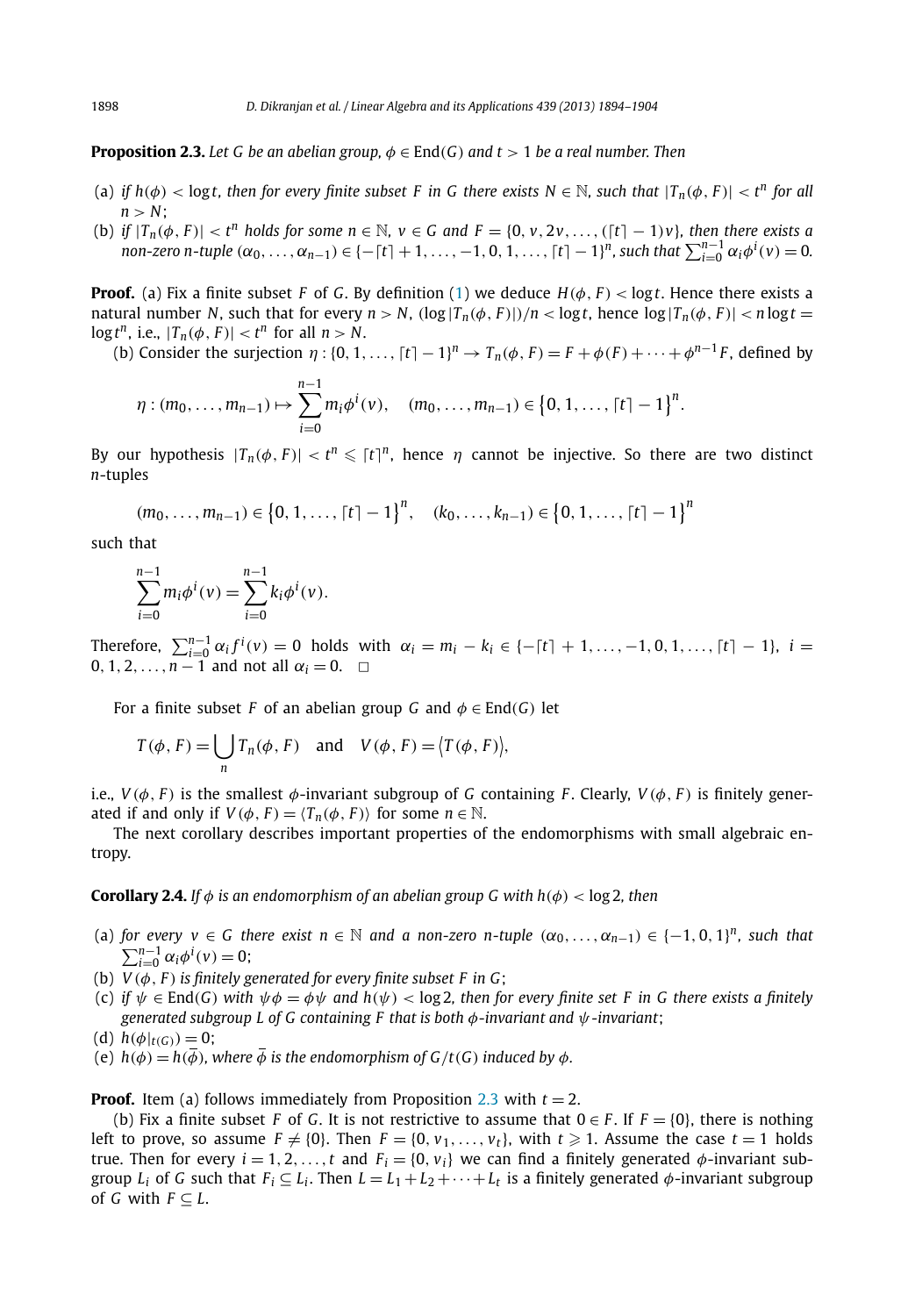<span id="page-6-0"></span>So it remains to consider the case  $t = 1$ . By (a) there exist  $n \in \mathbb{N}$  and a non-zero *n*-tuple  $(\alpha_0,\ldots,\alpha_{n-1})\in\{-1,0,1\}^n$ , such that  $\sum_{i=0}^{n-1}\alpha_i f^i(v_1)=0$ . Let k be the largest index with  $\alpha_k\neq 0$ . Then

$$
\phi^k(\nu_1) = \pm \sum_{i=0}^{k-1} \alpha_i \phi^i(\nu_1).
$$
\n(3)

The subgroup  $L_1 = \langle v_1, \phi(v_1), \ldots, \phi^{k-1}(v_1) \rangle$  is obviously finitely generated and contains *F*. Moreover,  $L_1$  is  $\phi$ -invariant as  $\phi(L_1) \leq L_1$  by the relation (3).

(c) According to (b), the smallest  $\phi$ -invariant subgroup  $V(\phi, F)$  of G generated by F is finitely generated. Let  $F_1$  be a finite set of generators of  $V(\phi, F)$  containing  $F$ . So

$$
\phi(F_1) \subseteq V(\phi, F). \tag{4}
$$

Applying (b) to  $F_1$ , we conclude that the  $\psi$ -invariant subgroup  $V(\psi, F_1)$  containing  $F_1$  (hence  $F$ , as well), is finitely generated. From (4) and the fact that  $\phi$  commutes with all powers  $\psi^i$ ,  $i \in \mathbb{N}$ , we deduce that  $V(\psi, F_1)$  is  $\phi$ -invariant as well.

Item (d) follows from Remark [2.2\(](#page-4-0)b) and the fact that, for every torsion abelian group *H* and every  $\psi \in$  End(*H*), one has  $h(\psi) = \log n$  for some natural number  $n > 0$ , [\[7\].](#page-11-0) Hence,  $h(\psi) < \log 2$  yields  $h(\psi) = 0$ .

(e) This is an easy consequence of (c) and the *Special Addition Theorem* of Remark [2.2.](#page-4-0) ✷

**Remark 2.5.** Let *G* be an abelian group and let  $\phi \in End(G)$  with  $h(\phi) < log2$ . From item (e) of the above corollary we conclude that  $h(\vec{\phi}) = h(\phi) < \log 2$ . Since  $G/t(G)$  is torsion-free, this shows that endomorphisms with small algebraic entropy can be studied on torsion-free groups. Furthermore, for a torsion-free group *G*, we can apply Theorem [2.1\(](#page-4-0)c) extending  $\phi$  to an endomorphism  $\phi$  of the divisible bull  $D(G)$  of *G* with  $h(\widetilde{A}) - h(A)$ . Therefore, this reduction stan leads to torsion free divisible divisible hull *D*(*G*) of *G* with  $h(\widetilde{\phi}) = h(\phi)$ . Therefore, this reduction step leads to torsion-free divisible groups, namely linear spaces over Q. Finally, by item (b) of Corollary [2.4,](#page-5-0) the hypothesis *h(φ) <* log 2 implies that every finite subset *F* of *G* is contained in some *φ*-invariant subspace of finite dimension. This justifies the restriction of the study of the endomorphisms with small algebraic entropy to the groups Q*<sup>d</sup>* only.

**Example 2.6.** Here we give some easy examples to show that the hypothesis  $\phi \psi = \psi \phi$  and the nilpotency are both crucial in Theorem [1.5.](#page-3-0)

- (a) If the endomorphisms are not commuting, the theorem fails already for torsion abelian groups, as shown in [\[7\].](#page-11-0) Here is a counterexample in  $\mathbb{Q}^2$ . Consider  $\phi, \psi \in \text{End}(\mathbb{Q}^2)$  defined by  $\phi(e_1) = e_1$ ,  $\phi$ (*e*<sub>2</sub>) = *e*<sub>1</sub> + *e*<sub>2</sub>, and  $\psi$ (*e*<sub>1</sub>) = 2*e*<sub>2</sub>,  $\psi$ (*e*<sub>2</sub>) = 0. Then *h*( $\phi$ ) = 0 and  $\psi$ <sup>2</sup> = 0, yet *h*( $\phi$  +  $\psi$ ) > 0.
- (b) If the nilpotency of  $\psi$  is omitted, then a counterexample can be found already in  $\mathbb Z$ . Take  $\phi$  =  $\psi = id$ <sub>Z</sub>. Now  $h(\phi) = h(\psi) = 0$ , but  $h(\phi + \psi) = \log 2$  (that  $h(id_Z) = 0$  follows from the more general fact that  $h(id_G) = 0$  for all abelian groups *G*).

### **3. Proofs**

In the sequel  $\phi$  will be an endomorphism of  $\mathbb{Q}^d$  associated with a matrix  $A \in M_d(\mathbb{Q})$ . We shall keep the same notation also for the  $\mathbb{C}$ -linear endomorphism of  $\mathbb{C}^d$  induced by the matrix *A*. In this sense we can consider now the Jordan normal form *B* of *A* and  $B = PAP^{-1}$  with  $P \in GL(d, \mathbb{C})$ . We keep the notation *B* also for the *C*-linear endomorphism of  $\mathbb{C}^d$  induced by the matrix *B*.

For a fixed endomorphism *φ* with associated matrix *A*, we fix the matrices *P* and *B* as above and we write

$$
B = \begin{pmatrix} J_{d_1}(\lambda_1) & 0 & 0 & 0 & \cdots & 0 \\ 0 & J_{d_2}(\lambda_2) & 0 & 0 & \cdots & 0 \\ \cdots & \cdots & \cdots & \cdots & \cdots & 0 \\ 0 & 0 & 0 & \cdots & 0 & J_{d_r}(\lambda_r) \end{pmatrix}
$$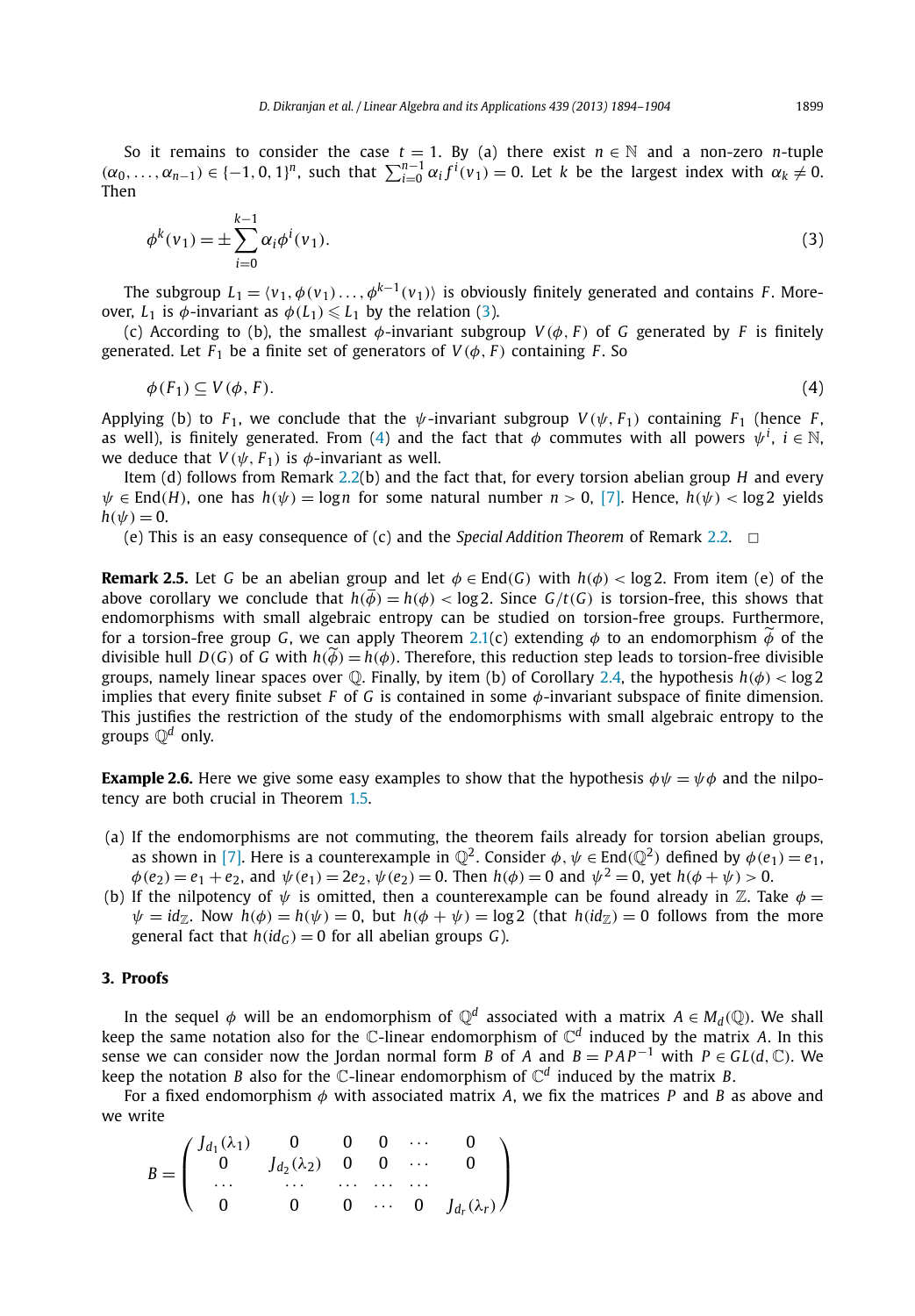<span id="page-7-0"></span>where  $\lambda_i$ ,  $i = 1, 2, ..., r$ , are the eigenvalues of A,  $J_{d_i}(\lambda_i)$  are  $d_i \times d_i$  Jordan blocks relative to  $\lambda_i$ , and  $d_1 + d_2 + \cdots + d_r = d.$ 

**Lemma 3.1.** *If*  $h(\phi) < \log t$  for some integer  $t > 1$ , then for every  $v \in \mathbb{Q}^d$ , there exists  $N \in \mathbb{N}$ , such that for  $e$ very  $n > N$  there exists a non-zero n-tuple  $(\alpha_0, \ldots, \alpha_{n-1}) \in \{-t+1, \ldots, -1, 0, 1, \ldots, t-1\}^n$  with

$$
\sum_{i=0}^{n-1} \alpha_i B^i \cdot P v = 0. \tag{5}
$$

**Proof.** Let  $F = \{0, v, 2v, \ldots, (t-1)v\}$ . By item (a) of Proposition [2.3](#page-5-0) there exists a natural number *N*, such that  $|T_n(A, F)| < t^n$  for all  $n > N$ .

Let  $E = PF$ . Since the isomorphism  $P: \mathbb{C}^d \to \mathbb{C}^d$  takes  $T_n(A, F)$  to  $T_n(B, PF)$ , we have  $|T_n(A, F)| =$  $|T_n(B, PF)|$ . So,  $|T_n(B, E)| < t^n$ . Now by item (b) of Proposition [2.3,](#page-5-0) applied to the endomorphism *B* :  $\mathbb{C}^d \to \mathbb{C}^d$  and  $Pv \in \mathbb{C}^d$ , we conclude that (5) holds for some non-zero *n*-tuple  $(\alpha_0, \ldots, \alpha_{n-1}) \in$  ${-t+1, ..., -1, 0, 1, ..., t-1}<sup>n</sup>. □$ 

Here comes the central result of this section. Its power becomes clear (see Corollary [3.3\)](#page-8-0) when combined with an easy lemma on the distribution of roots (see Lemma 3.2).

**Main Lemma 1.** *If*  $t > 1$  *is an integer such that*  $h(\phi) < \log t$ *, then for any eigenvalue*  $\lambda$  *of*  $\phi$ *, there exists a* non-zero polynomial  $f(x) = \alpha_0 + \alpha_1 x + \cdots + \alpha_{n-1} x^{n-1}$  with coefficients  $\alpha_i \in \{-t+1,\ldots,-1,0,1,\ldots\}$  $t - 1$ *}, such that*  $f(\lambda) = 0$ *.* 

**Proof.** It is not restrictive to assume that the eigenvalue in question is exactly  $\lambda_r$ .

There exists a vector  $v \in \mathbb{Q}^d$  such that the (last) *d*-th entry of *Pv* is non-zero. Indeed, let *H* be the hyperplane in C*<sup>d</sup>* formed by all vectors with last entry zero. Arguing for a contradiction, assume that *P* takes the whole  $\mathbb{Q}^d$  into *H*. Since  $\mathbb{Q}^d$  spans  $\mathbb{C}^d$ , we deduce that *P* takes also  $\mathbb{C}^d$  into *H*. Since  $\dim H \leq d-1$ , this contradicts our assumption that *P* is non-singular.

Let  $b_d \neq 0$  be the *d*-th entry of *Pv*. According to Lemma 3.1, for this vector *v*, there exist  $n \in \mathbb{N}$ and a non-zero *n*-tuple  $(\alpha_0, ..., \alpha_{n-1}) \in \{-t + 1, ..., -1, 0, 1, ..., t - 1\}^n$  satisfying (5). From

$$
B^{i} = \begin{pmatrix} J_{d_1}(\lambda_1)^{i} & 0 & 0 & 0 & \cdots & 0 \\ 0 & J_{d_2}(\lambda_2)^{i} & 0 & 0 & \cdots & 0 \\ \cdots & \cdots & \cdots & \cdots & \cdots & 0 \\ 0 & 0 & 0 & \cdots & 0 & J_{d_r}(\lambda_r)^{i} \end{pmatrix},
$$

we conclude that

$$
\sum_{i=0}^{n-1} \alpha_i B^i = \begin{pmatrix} B_1 & 0 & 0 & 0 & \cdots & 0 \\ 0 & B_2 & 0 & 0 & \cdots & 0 \\ \cdots & \cdots & \cdots & \cdots & \cdots & \cdots \\ 0 & 0 & 0 & \cdots & 0 & B_r \end{pmatrix},
$$

where  $B_j = \sum_{i=0}^{n-1} \alpha_i J_{d_j}(\lambda_j)^i$  for all  $j = 1, 2, ..., r$ . Hence the last (d-th) term of  $\sum_{i=0}^{n-1} \alpha_i B^i \cdot Pv$  is  $\sum_{i=0}^{n-1} \alpha_i \lambda_r^i b_d$ . By (5) it equals zero. So  $b_d \neq 0$  yields  $\sum_{i=0}^{n-1} \alpha_i \lambda_r^i = 0$ . This gives the desired polynomial  $f(x)$  with  $f(\lambda_r) = 0$ .  $\Box$ 

The next lemma on the root distribution of polynomials can be deduced from a much stronger classical result (known as Rouché's theorem). We prefer to give a simple self-contained proof.

**Lemma 3.2.** Assume that a non-zero polynomial  $f(x) = a_0 + a_1x + \cdots + a_nx^n \in \mathbb{C}[x]$  satisfies  $|a_i| \leq r$  for *some real number r, for all i* = 0, 1,  $\dots$ , *n* and non-zero coefficients have modulus at least 1. Then  $1/(r+1)$  <  $|\lambda| < r + 1$  *holds for every non-zero root of*  $f(x)$ *.*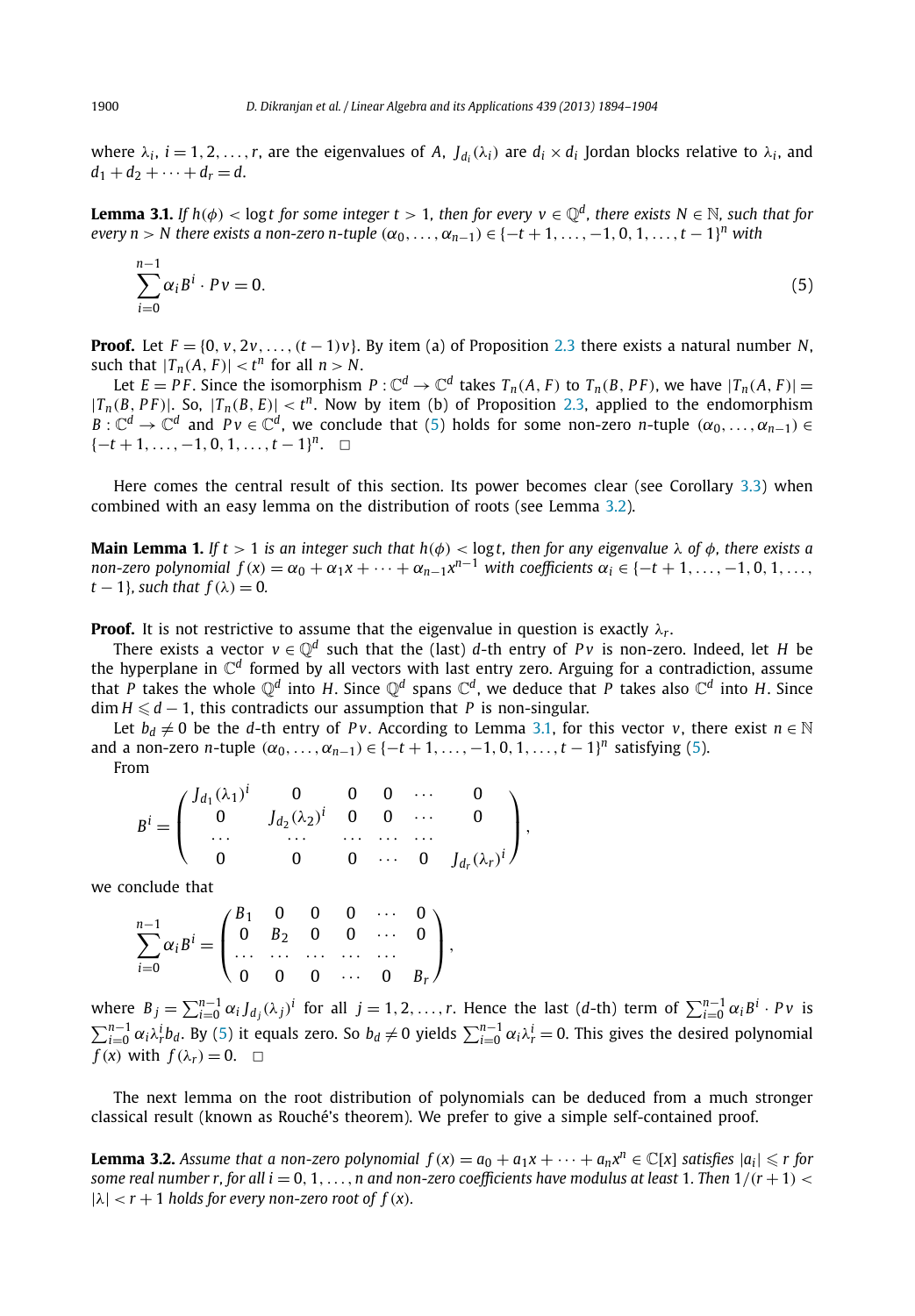<span id="page-8-0"></span>**Proof.** Let  $\lambda$  be a root of  $f(x)$  with  $|\lambda| > 1$ . Then  $f(\lambda) = a_0 + a_1\lambda + \cdots + a_n\lambda^n = 0$ . We can assume without loss in generality that  $a_n \neq 0$ . Hence  $|a_n| \geq 1$ , our assumption on the coefficients, entails  $|a_n| \geqslant 1$ . So we have

$$
|\lambda|^n \le |a_n \lambda^n| = |a_0 + a_1 \lambda + \dots + a_{n-1} \lambda^{n-1}|
$$
  
\n
$$
\le |a_0| + |a_1||\lambda| + \dots + |a_{n-1}||\lambda^{n-1}|
$$
  
\n
$$
\le r(1 + |\lambda| + \dots + |\lambda|^{n-1})
$$
  
\n
$$
= r \cdot \frac{|\lambda|^n - 1}{|\lambda| - 1}.
$$

Then  $|\lambda|^n \cdot (|\lambda| - 1) \le r |\lambda|^n - r$ , so dividing by  $|\lambda|^n$  we get  $|\lambda| \le r + 1 - r/|\lambda|^n < r + 1$ .

If  $0 < |\lambda| < 1$ , then  $\mu = \lambda^{-1}$  is a root of the reciprocal polynomial  $g(x)$  of  $f(x)$ , i.e. of the polynomial  $g(x) = a_0x^n + a_1x^{n-1} + \cdots + a_n$ , which still has the same properties since the set of its coefficients is the same as that of  $f(x)$ . Therefore  $|\mu| < r + 1$ , so that  $|\lambda| > 1/(r + 1)$ .  $\Box$ 

**Corollary 3.3.** If  $\phi \in \text{End}(\mathbb{Q}^d)$  and  $|\lambda_i| \geqslant t$  for some eigenvalue of  $\phi$  and some integer  $t > 0$ , then  $h(\phi) \geqslant \log t$ . *In particular, h*( $\phi$ )  $\geqslant$  log[| $\lambda$ |] for all eigenvalues  $\lambda$  of  $\phi$ .

**Proof.** Assume on the contrary that  $h(\phi) < \log t$ . According to Main Lemma and Lemma [3.2,](#page-7-0) this entails  $|\lambda_i| < t$  for all eigenvalues of  $\phi$ , a contradiction.  $\Box$ 

Now we can easily deduce Theorem [1.2](#page-2-0) from Corollary 3.3:

**Proof of Theorem [1.2.](#page-2-0)** Fix an eigenvalue  $\lambda_j$  of  $\phi$  and let  $a := |\lambda_j|$ . We have to prove that  $h(\phi) \geqslant \log a$ . If  $a \leq 1$ , this is obvious, so from now on assume  $a > 1$ . According to Corollary 3.3,  $h(\phi) \geqslant \log\lfloor a \rfloor$ .

For any natural number *k*, the eigenvalues of  $\phi^k$  are exactly  $\lambda_i^k$  for all  $1 \leq i \leq d$ . Hence, arguing in the same way, we have  $h(\phi^k) \geqslant \log(\lfloor a^k \rfloor)$ . By the logarithmic law Theorem [2.1\(](#page-4-0)b),  $h(\phi^k) = kh(\phi)$ , so  $\mathsf{w}\mathsf{e}\nolimits\mathsf{get}\nolimits\mathsf{k}\mathsf{h}(\phi)\geqslant\!\log(\lfloor\mathsf{a}^\mathsf{k}\rfloor)\mathsf{,}$  and consequently

$$
h(\phi) \geqslant \frac{1}{k} \log(\lfloor a^k \rfloor) = \log(\lfloor a^k \rfloor^{1/k}).
$$

Hence, to prove the required inequality  $h(\phi) \geqslant \log{a}$  it suffices to check that

$$
\lim_{k \to \infty} (\lfloor a^k \rfloor)^{1/k} = a. \tag{6}
$$

By our assumption  $a > 1$ , the sequence  $\{ \lfloor a^k \rfloor : \ k = 1, 2, \ldots, \infty \}$  converges to infinity. Hence

$$
\left(\left\lfloor a^k \right\rfloor + 1\right)^{1/k} - \left\lfloor a^k \right\rfloor^{1/k} \to 0 \quad \text{when } k \to \infty. \tag{7}
$$

From  $\lfloor a^k \rfloor \leq a^k < \lfloor a^k \rfloor + 1$ , we deduce  $\lfloor a^k \rfloor^{1/k} \leq a < (\lfloor a^k \rfloor + 1)^{1/k}$ . So relation (7) implies the (6).  $\Box$ 

**Proof of Theorem [1.1.](#page-2-0)** If  $\phi \in \text{End}(\mathbb{Q}^d)$  and  $h(\phi) < \log 2$ , then  $|\lambda_i| < 2$  for all eigenvalues of  $\phi$  by Theorem [1.2.](#page-2-0)

To prove that  $s = 1$  we use the fact that the characteristic polynomial  $p(x) \in \mathbb{Z}[x]$  of  $\phi$  is primitive. Factorize  $p(x) = p_1(x) \cdot p_2(x) \cdot \cdots \cdot p_k(x)$  as a product of irreducible polynomials in  $\mathbb{Z}[x]$  and denote by  $s_i$  the leading coefficient of  $p_i(x)$ . Then  $s = s_1 \cdot s_2 \cdot \cdots \cdot s_k$ . Fix arbitrarily  $j = 1, 2, \ldots, k$  and pick a root  $\lambda_j$  of  $p_j(x)$ . Then it is an eigenvalue of A, thus  $f(\lambda_j) = 0$  for some polynomial  $f(x)$  with coefficients from  $\{-1, 0, 1\}$  according to the Main Lemma and our hypothesis  $h(\phi) < \log 2$ . Since  $p_i(x)$ is primitive and  $f(x) \in \mathbb{Z}[x]$ , we conclude that  $p_i(x) | f(x)$  in  $\mathbb{Z}[x]$  as well. Since  $f(x)$  is a monic polynomial, we deduce that  $p_j(x)$  is monic as well, i.e.,  $s_j = 1$ . Therefore,  $s = s_1 \cdot s_2 \cdot \cdot \cdot \cdot s_k = 1$ .

An alternative proof of the equality  $s = 1$  can be obtained as follows. Take any finite set *F* of generators of the subgroup  $\mathbb{Z}^d$  of  $\mathbb{Q}^d$ . By means of item (b) of Corollary [2.4](#page-5-0) we can produce a finitely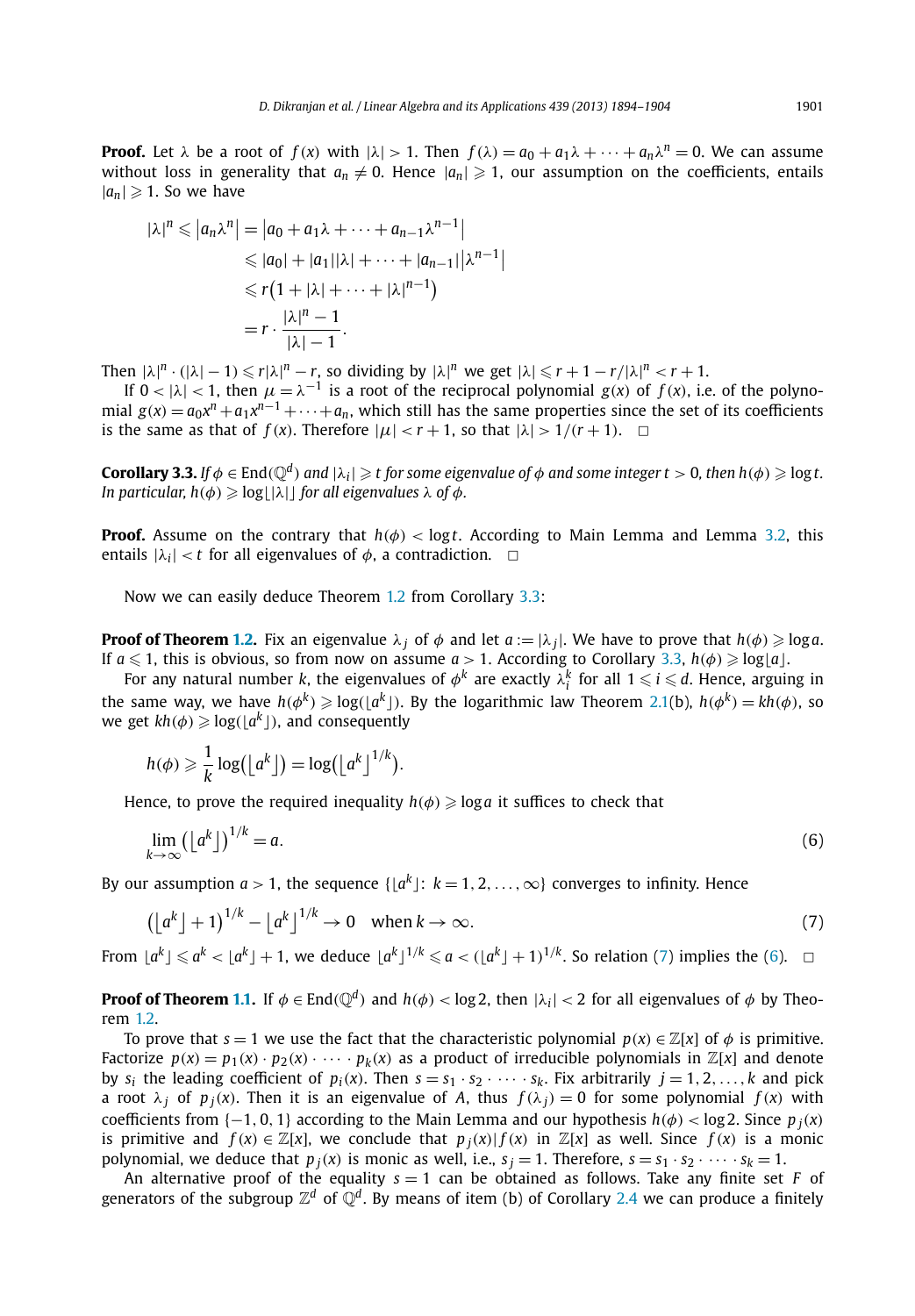<span id="page-9-0"></span>generated  $\phi$ -invariant subgroup *L* of  $\mathbb{Q}^d$  containing  $\mathbb{Z}^d$ . Since  $L \cong \mathbb{Z}^d$ , this gives again  $s = 1$  with a standard argument.  $\Box$ 

**Remark 3.4.** If  $\phi$  is an automorphism of  $\mathbb{Q}^d$  with  $h(\phi) < \log 2$ , then Theorem [1.1](#page-2-0) applied to  $\phi^{-1}$ , along with the fact that  $h(\phi^{-1}) = h(\phi)$  (Theorem [2.1\(](#page-4-0)b)), gives  $1/2 < |\lambda_i| < 2$  for all eigenvalues of  $\phi$  (the recourse to the equality  $h(\phi^{-1}) = h(\phi)$  can be avoided by a direct application of the Main Lemma and Lemma [3.2\)](#page-7-0). Moreover, the first argument used to prove  $s=1$  gives also  $\prod_j \lambda_j = \pm 1.$ 

**Proof of Corollary [1.3.](#page-3-0)** To prove the implication (a)  $\rightarrow$  (b) note that  $s = 1$  follows from Theorem [1.1.](#page-2-0) By Theorem [1.2](#page-2-0),  $|\lambda_i| \leq 1$  for all eigenvalues of  $\phi$ . Therefore, since the coefficients of the characteristic polynomial are integers and  $s = 1$ , the product of the non-zero eigenvalues of  $\phi$  has modulus  $\geqslant 1$ . This yields  $|\lambda_i| = 1$  for all non-zero eigenvalues of  $\phi$ . Now the implication (b)  $\rightarrow$  (c) follows from Kronecker's theorem [\[9,14\].](#page-11-0)

To prove the implication (c)  $\rightarrow$  (a) assume that  $s = 1$  and all  $\lambda_i$  are roots of unity. Then there  $\text{exists } k \in \mathbb{N} \text{ such that } \lambda^k_i = 1 \text{ for all } i. \text{ Let } ξ = φ^k. \text{ Then all eigenvalues of } ξ \text{ are } 1. \text{ So } (\xi - id_{\mathbb{Q}^d})^k = 0.$ So  $\psi = \xi - id_{\mathbb{Q}^d}$ , satisfies  $\psi^k = 0$  and  $\xi = \psi + id_{\mathbb{Q}^d}$ . Now  $h(\xi) = 0$  by [\[3, Claim 5.9\].](#page-10-0) For readers' convenience we give here a different, direct and self-contained proof of this fact.

According to (1), to prove  $h(\xi) = 0$  we have to check that  $H(\xi, F) = 0$  for every finite subset *F* of  $\mathbb{Q}^d$ . Fix such an  $F \subset \mathbb{Q}^d$ .

From  $\psi^k = 0$  one can deduce that  $\psi^d = 0$ . Hence, for  $i \in \mathbb{N}$  and  $x \in F$ 

$$
\xi^{i}(x) = \begin{cases} x + C_{1}^{i} \psi(x) + \dots + C_{i}^{i} \psi^{i}(x) & \text{if } i < d, \\ x + C_{1}^{i} \psi(x) + \dots + C_{d-1}^{i} \psi^{d-1}(x) & \text{if } i \ge d - 1, \end{cases}
$$

where  $C_k^i$  are the binomial coefficients (number of *k*-element subsets of an *i*-element set). Therefore,

$$
\xi^{i}(F) \subseteq \begin{cases} F + C_{1}^{i} \psi(F) + C_{2}^{i} \psi^{2}(F) + \dots + C_{i}^{i} \psi^{i}(F) & \text{if } i < d, \\ F + C_{1}^{i} \psi(F) + C_{2}^{i} \psi^{2}(F) + \dots + C_{d-1}^{i} \psi^{d-1}(F) & \text{if } i \ge d - 1. \end{cases}
$$

Let *M*<sub>*j*</sub> =  $\sum_{i=1}^{n-1} C_j^i \psi^{j}(F)$  for *j* = 0, 1, ..., *d* − 1 we get

$$
T_n(\xi, F) = \sum_{i=0}^{n-1} \xi^i(F) \subseteq \sum_{j=0}^{d-1} \sum_{i=j}^{n-1} C_j^i \psi^j(F) = M_0 + M_1 + \dots + M_{d-1}.
$$

Therefore,

$$
\left|T_n(\xi, F)\right| \leqslant \left|\sum_{j=0}^{d-1} M_j\right|.\tag{8}
$$

To evaluate the latter cardinality fix an arbitrary finite subset  $S = \{f_1, \ldots, f_t\}$  of  $\mathbb{Q}^d$  and let  $c_1, c_2, \ldots, c_n$  be an increasing sequence of naturals. Then the set  $S_n = c_1 S + c_2 S + \cdots + c_n S$  satisfies

$$
|S_n| \leqslant (nc_n + 1)^{|S|}.\tag{9}
$$

Indeed, for  $S_n \ni x = \sum_{r=1}^n c_r f_{i_r}$  with  $f_{i_r} \in S$  one has  $x = \sum_{j=1}^t a_j f_j$ , with  $a_j = \sum_{i_r=j} c_r$ . So  $0 \le$  $a_j \leqslant n c_n$  for every  $j = 1, 2, \ldots, t$  by our hypothesis on  $c_r$ . Then the inequality (9) follows from the surjectivity of the map  $\eta : \{0, 1, \ldots, nc_n\}^t \rightarrow S_n$ .

For  $n>2d$  and  $j < d$  we apply (9) to  $S=\psi^{\,j}(F)$  and the sequence  $\{C_j^k;\,\,j\leqslant k < n\}$  to conclude that  $|M_j|$  ≤  $(nC_j^{n-1} + 1)^{|F|}$ . Along with the inequality (8), this gives

$$
\left|T_n(\xi, F)\right| \leqslant |M_0 + M_1 + \dots + M_{d-1}| \leqslant \prod_{j=0}^{d-1} \left(nC_j^{n-1} + 1\right)^{|F|}.
$$
\n(10)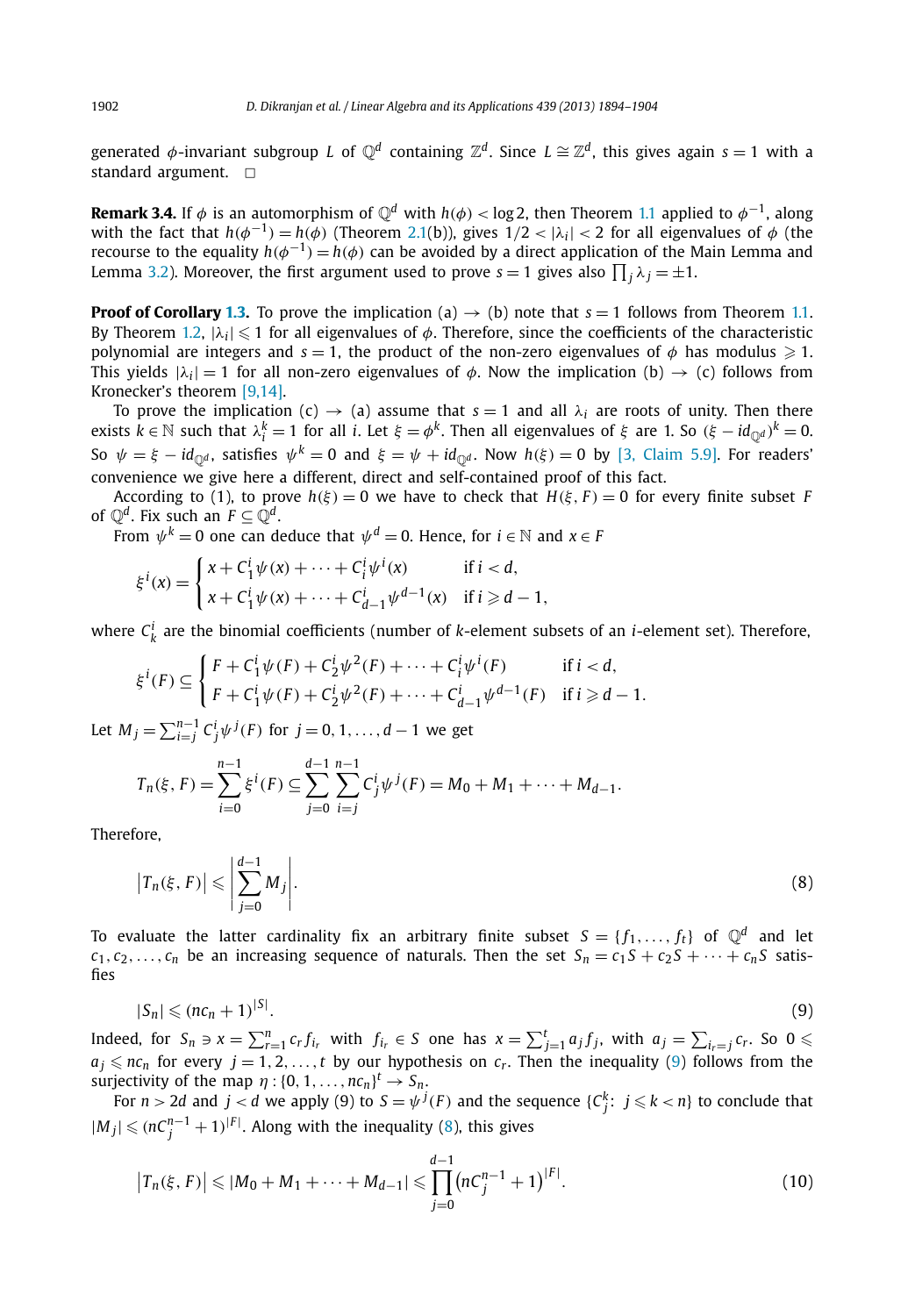<span id="page-10-0"></span>Since the right-hand side of the inequality [\(10\)](#page-9-0) is a polynomial of *n*, this proves that  $H(\xi, F) = 0$ , since  $|T_n(\xi, F)|$  has polynomial growth. Of course,  $h(\xi) = kh(\phi)$  yields  $h(\phi) = 0$ , as desired.  $\Box$ 

The following fact from matrix analysis [\[13, pp. 92–95\]](#page-11-0) will be needed in the proof of Theorem [1.5](#page-3-0):

**Theorem 3.5.** Let  $A$ ,  $B$  be two  $d \times d$  commuting matrices over the field of complex numbers with eigenvalues  $\alpha_1, \alpha_2, \ldots, \alpha_d$  *and*  $\beta_1, \beta_2, \ldots, \beta_d$  *respectively. Then there exists a permutation*  $\sigma$  *of* {1*,* 2*,...,d*} *such that the eigenvalues of A + B are*  $\alpha_1 + \beta_{\sigma(1)}, \alpha_2 + \beta_{\sigma(2)}, \ldots, \alpha_d + \beta_{\sigma(d)}$ *.* 

**Proof of Theorem [1.5.](#page-3-0)** First we consider the case  $G = \mathbb{Q}^d$ . By Corollary [1.3,](#page-3-0) all non-zero eigenvalues of  $\phi$  are roots of unity as  $h(\phi) = 0$ . On the other hand,  $\psi$  is nilpotent, so its eigenvalues are all 0. Hence by Theorem 3.5, all the non-zero eigenvalues of  $\phi + \psi$  are roots of unity (being the same as those of  $\phi$ ). Again by Corollary [1.3,](#page-3-0) we have  $h(\phi + \psi) = 0$ .

Our next step is to extend the theorem to an arbitrary torsion-free abelian divisible group *G*, i.e., a linear space over  $\mathbb{Q}$ . To establish  $h(\phi + \psi) = 0$  fix a finite subset *F* of *G*. Then by item (c) of Corollary [2.4,](#page-5-0) *F* is contained in a finite-dimensional subspace *L* of *G* that is both *φ*-invariant and  $\psi$ -invariant. Now, the above argument applies to the subspace  $L \cong \mathbb{Q}^d$  and the restrictions  $\phi$  *L* and  $\psi$   $\lbrack$ *L* and this gives  $h(\phi \lbrack L + \psi \lbrack L) = 0$ . Since *L* is  $(\phi + \psi)$ -invariant, this yields that  $H(\phi + \psi, F) = 0$ . Therefore,  $h(\phi + \psi) = 0$ .

Now assume that *G* is torsion-free and consider the extensions *φ* and *ψ* of *φ* and *ψ*, respec-<br>Ny to the divisible bull D(C) of *G* According to item (c) of Theorem 2.1 *h*( $\delta$ ) – 0 Moreover from tively, to the divisible hull  $D(G)$  of *G*. According to item (c) of Theorem [2.1,](#page-4-0)  $h(\phi) = 0$ . Moreover, from  $\phi \psi = \psi \phi$ , and the uniqueness of the extensions one can easily deduce that

$$
\widetilde{\phi}\widetilde{\psi} = \widetilde{\phi\psi} = \widetilde{\psi\phi} = \widetilde{\psi\phi}, \qquad (\widetilde{\psi})^n = \widetilde{\psi^n} = 0, \quad \text{and} \quad \widetilde{\phi + \psi} = \widetilde{\phi} + \widetilde{\psi}. \tag{11}
$$

Applying the above argument to the torsion-free divisible group  $D(G)$  and its commuting endomorphisms  $\phi$  and  $\psi$ , we conclude from (11) that  $h(\phi + \psi) = 0$ . So the last equality in (11) gives  $h(\widetilde{\phi + \psi}) = 0$ . By Remark [2.2\(](#page-4-0)b), we deduce that  $h(\phi + \psi) \leqslant h(\widetilde{\phi + \psi}) = 0$  is zero as well.

Now assume that *G* is an arbitrary abelian group and let  $L = t(G)$ . Then *L* is both  $\phi$ -invariant and  $\psi$ -invariant. The restrictions  $\phi \restriction_L$  and  $\psi \restriction_L$  commute and have algebraic entropy zero, so  $h(\phi \restriction_L$  $+\psi$   $\Gamma$   $\Gamma$  = 0 by [\[7, Lemma 2.5\].](#page-11-0) Therefore, for  $\xi = \phi + \psi$  one has  $h(\xi | \Gamma) = 0$ . Using the *Special Addition Theorem* (Remark [2.2\(](#page-4-0)a)), it is possible to deduce that  $h(\xi) = h(\xi)$ , where  $\xi : G/L \to G/L$  is the induced endomorphism. The induced endomorphisms  $\overline{\phi}$ ,  $\overline{\psi} \in$  End(*G*/*L*) commute,  $h(\overline{\phi}) = 0$  and  $\overline{\psi}^n = 0$ . Since *G*/*L* is torsion-free, we get  $h(\overline{\phi} + \overline{\psi}) = h(\overline{\xi}) = 0$ .  $\Box$ 

**Remark 3.6.** Both versions of the argument of the implication " $h(\phi) < \log 2 \implies s = 1$ " in Theorem [1.1](#page-2-0) can easily be extended to prove the inequality [\(2\)](#page-4-0) in the case when  $\phi$  has no proper invariant  $\mathbb{O}$ -subspaces (so that its characteristic polynomial  $p(x)$  is irreducible). We believe that this remains true without this additional restraint on *φ*, but we have no proof at hand.

#### **Acknowledgements**

It is a pleasure to thank A. Giordano Bruno, B. Goldsmith, L. Salce, D. Toller and S. Virili for many helpful discussions related to the topic of this note. Thanks are due also to the referee for her/his careful reading and helpful comments. The second author would like to thank the Department of Mathematics and Computer Science at University of Udine for its kind hospitality and support during the visit when part of the work for this paper was being done.

#### **References**

- [1] [R.L. Adler, A.G. Konheim, M.H. McAndrew, Topological entropy, Trans. Amer. Math. Soc. 114 \(1965\) 309–319.](http://refhub.elsevier.com/S0024-3795(13)00363-7/bib414B4Ds1)
- [2] L. [Bowen, Non-abelian free group actions: Markov processes, the Abramov–Rohlin formula and Yuzvinskii's formula, Ergodic](http://refhub.elsevier.com/S0024-3795(13)00363-7/bib4C3A42s1) [Theory Dynam. Systems 30 \(2010\) 1629–1663.](http://refhub.elsevier.com/S0024-3795(13)00363-7/bib4C3A42s1)
- [3] D. [Dikranjan, A. Giordano Bruno, Entropy for abelian groups, preprint, arXiv:1007.0533.](http://refhub.elsevier.com/S0024-3795(13)00363-7/bib444731s1)